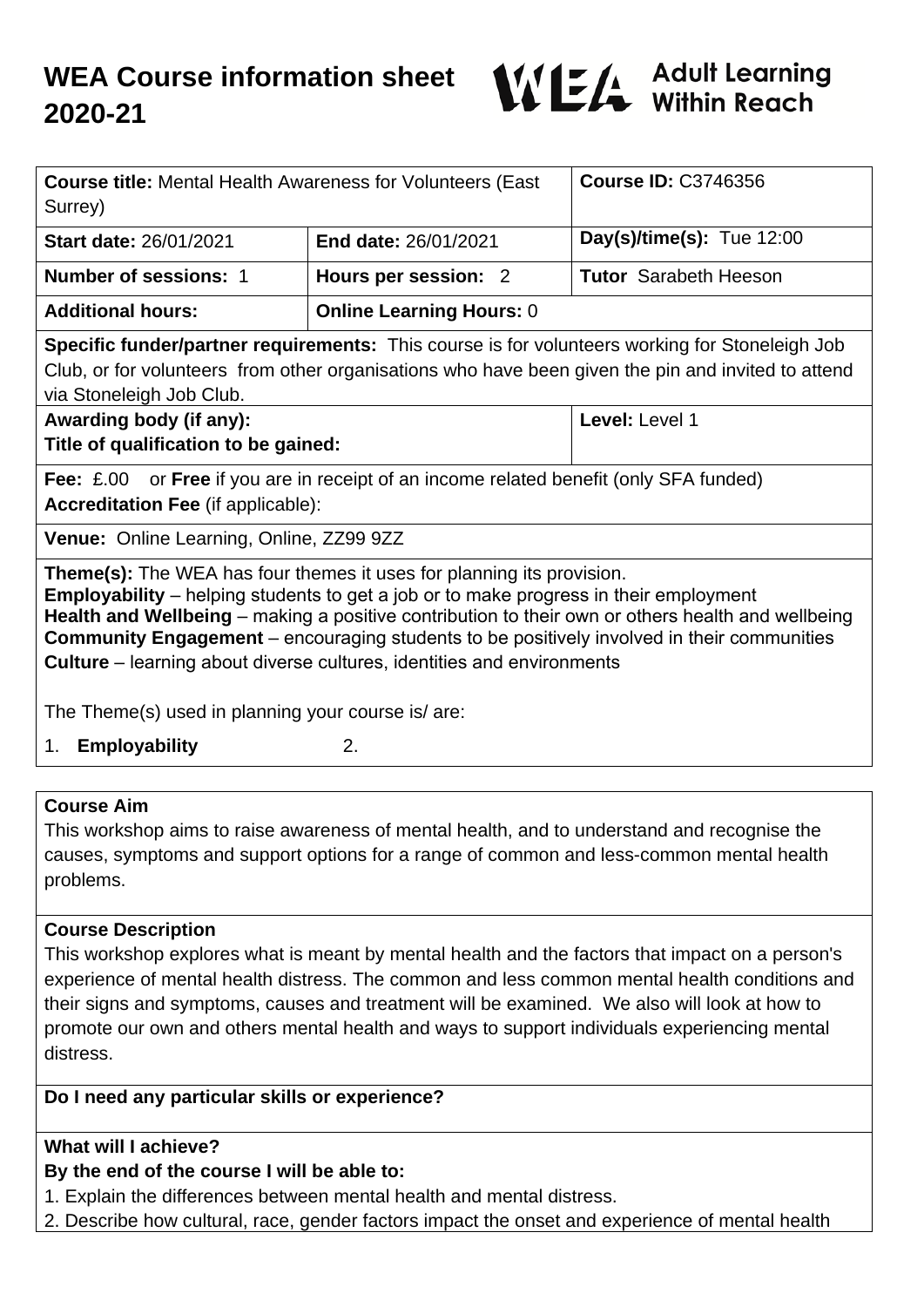issues.

3. Name the common and less common mental health conditions and their signs and symptoms and causes.

4. Identify ways to promote mental health and support individuals experiencing mental distress.

## **What teaching methods will be used and will there be work outside of the class?**

- The WEA's digital learning platform, Canvas will be used to provide resources or to support lessons, enable assessment, provide learner feedback and for other activities for individuals away from the course. If you want to understand more about our digital learning platform please visit: http://bit.ly/WEAonline

- The WEA tutor will use a range of different teaching and learning methods and encourage you and the group to be actively involved in your learning

#### **What kind of feedback can I expect from the tutor?**

- You will be able to keep a digital portfolio of your work on WEA's digital learning platform, Canvas.

- A range of informal activities will be used by the tutor to see what you are learning which may include quizzes, question and answer, small projects and discussion

- You will be encouraged to share your work with the group and discuss your learning

## **What else do I need to know? Is there anything I need to bring?**

- What you need: You will need an internet connection, speakers, a microphone and a webcam so that you can use our video learning platform, Zoom. If you'd like to understand more Zoom please visit: http://bit.ly/ZoomSpec

- You will need a personal email address to join the WEA's digital learning platform, Canvas so that you can receive resources, record your progress and achievement and to work with others and share ideas. If you want to understand more about our digital learning platform please visit: http://bit.ly/WEAonline

### **Pre-course work, reading and information sources**

- No pre reading or pre course work is required

#### **Possible next steps after this course (including career opportunities if appropriate)**

- Progress to another WEA course
- Progress to a course with another provider

#### **Learning with the WEA**

WEA courses increasingly make use of the rich variety of educational tools and material available on the internet and from digital devices. The WEA's digital learning platform, Canvas will play an increasing role in all WEA courses to provide resources or support, or to conduct lessons, enable assessment, provide learner feedback and for other activities for individuals away from the course. It is helpful, although not essential if you have access to a computer or smartphone to support your course*.*

You can read about your entitlements and responsibilities as a WEA student in our leaflet, Student Handbook here <http://www.wea.org.uk/learn-wea/student-support> This includes information on fees,